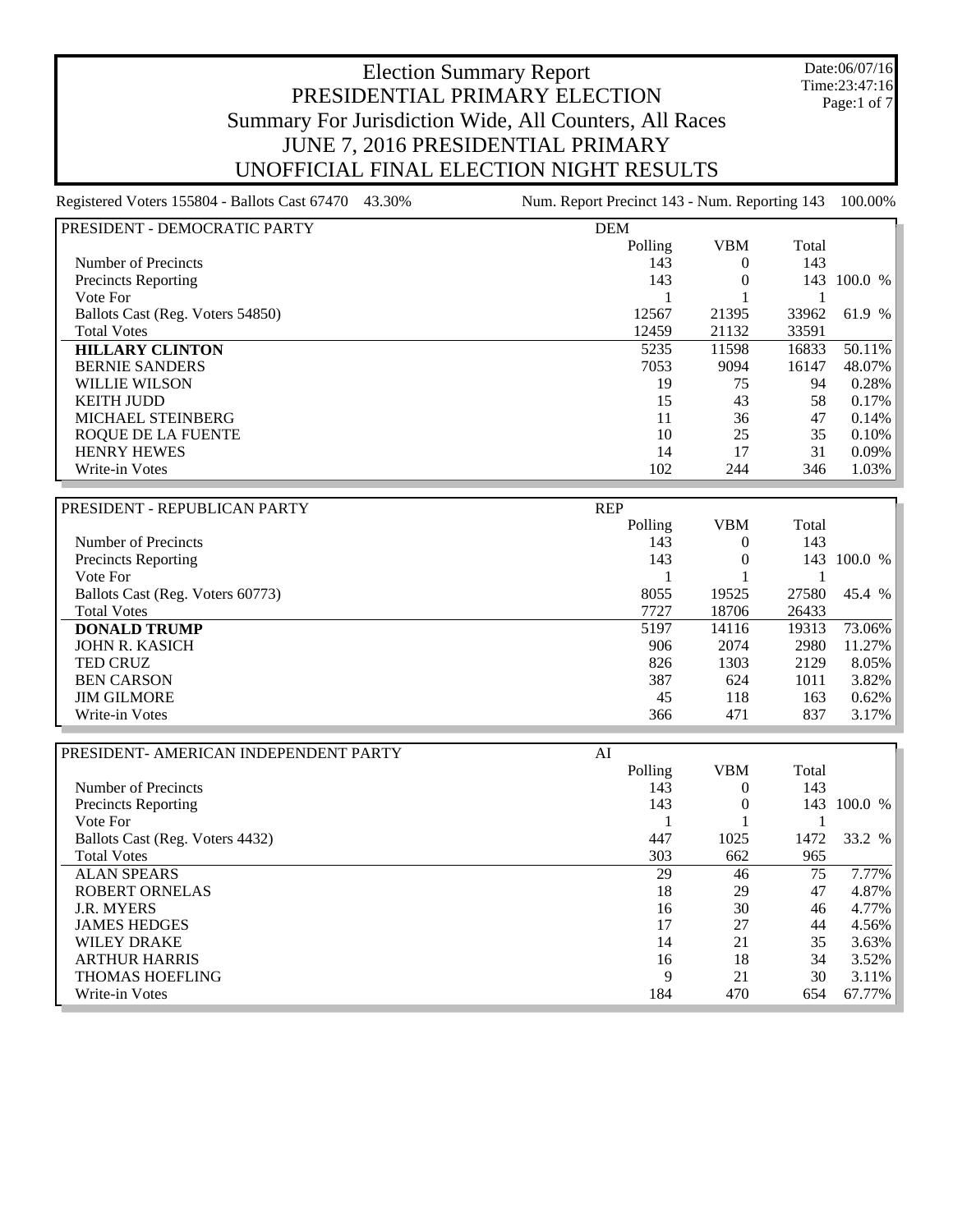#### Date:06/07/16 Time:23:47:16 Page:2 of 7

# Election Summary Report PRESIDENTIAL PRIMARY ELECTION Summary For Jurisdiction Wide, All Counters, All Races JUNE 7, 2016 PRESIDENTIAL PRIMARY UNOFFICIAL FINAL ELECTION NIGHT RESULTS

| I PRESIDENT - GREEN PARTY      | <b>GRN</b> |            |       |             |
|--------------------------------|------------|------------|-------|-------------|
|                                | Polling    | <b>VBM</b> | Total |             |
| Number of Precincts            | 143        |            | 143   |             |
| <b>Precincts Reporting</b>     | 143        |            |       | 143 100.0 % |
| Vote For                       |            |            |       |             |
| Ballots Cast (Reg. Voters 914) | 119        | 165        | 284   | 31.1 %      |
| <b>Total Votes</b>             | 99         | 135        | 234   |             |
| <b>JILL STEIN</b>              | 66         | 93         | 159   | 67.95%      |
| DARRYL CHERNEY                 |            |            | 9     | 3.85%       |
| <b>KENT MESPLAY</b>            |            |            |       | 2.14%       |
| WILLIAM KREML                  |            |            |       | 1.71%       |
| S. MOYOWASIFSA-CURRY           |            |            | 3     | 1.28%       |
| Write-in Votes                 | 21         | 33         | 54    | 23.08%      |

| PRESIDENT - LIBERTARIAN PARTY   | LIB     |            |       |         |
|---------------------------------|---------|------------|-------|---------|
|                                 | Polling | <b>VBM</b> | Total |         |
| Number of Precincts             | 143     | $^{(1)}$   | 143   |         |
| <b>Precincts Reporting</b>      | 143     |            | 143   | 100.0 % |
| Vote For                        |         |            |       |         |
| Ballots Cast (Reg. Voters 1252) | 214     | 253        | 467   | 37.3 %  |
| <b>Total Votes</b>              | 188     | 209        | 397   |         |
| <b>GARY JOHNSON</b>             | 110     | 95         | 205   | 51.64%  |
| RHETT W.F. SMITH                | 13      | 16         | 29    | 7.30%   |
| <b>JOHN MCAFEE</b>              | 9       | 11         | 20    | 5.04%   |
| <b>AUSTIN PETERSEN</b>          | 6       |            | 13    | 3.27%   |
| <b>DERRICK M. REID</b>          | 6       | 6          | 12    | 3.02%   |
| <b>MARC FELDMAN</b>             | 2       |            | 9     | 2.27%   |
| <b>JOHN HALE</b>                | Ć       | 6          | 9     | 2.27%   |
| <b>JACK ROBINSON JR.</b>        |         | 6          | 8     | 2.02%   |
| <b>JOY WAYMIRE</b>              |         | 2          | 4     | 1.01%   |
| <b>STEVE KERBEL</b>             |         |            | 4     | 1.01%   |
| DARRYL W. PERRY                 |         |            | 4     | 1.01%   |
| <b>CECIL INCE</b>               |         |            |       | 0.25%   |
| Write-in Votes                  | 32      | 47         | 79    | 19.90%  |

| PF      |            |       |             |
|---------|------------|-------|-------------|
| Polling | <b>VBM</b> | Total |             |
| 143     |            | 143   |             |
| 143     |            |       | 143 100.0 % |
|         |            |       |             |
| 20      | 26         | 46    | 13.9 %      |
| 16      | 23         | 39    |             |
|         |            | 10    | 25.64%      |
| 4       | 4          |       | 20.51%      |
|         | 4          |       | 12.82%      |
| 6       | 10         | 16    | 41.03%      |
|         |            |       |             |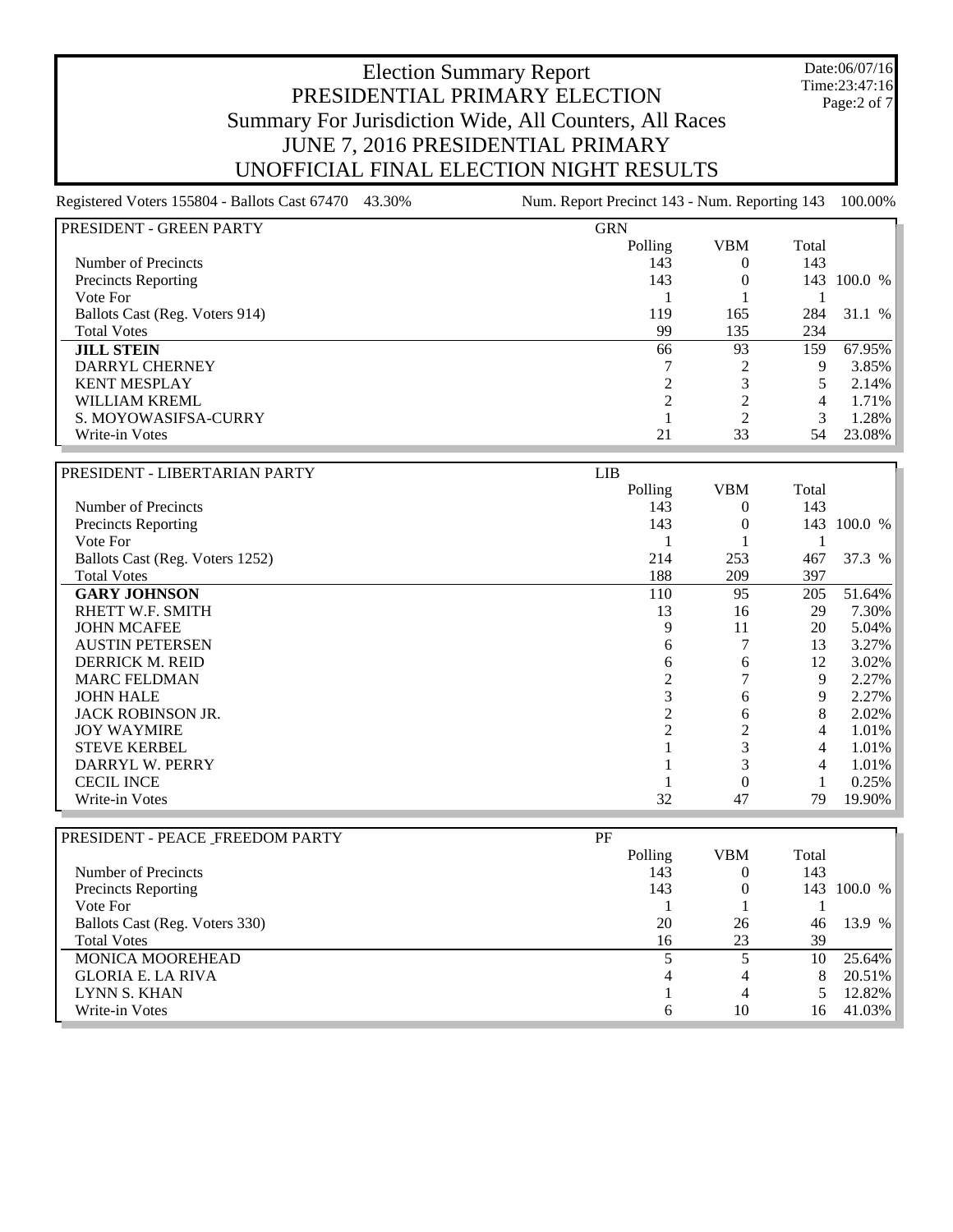Date:06/07/16 Time:23:47:16 Page:3 of 7

| MEMBER, DEMOCRATIC CENTRAL COMMITTEE Supe Dist 2 | <b>DEM</b> |            |       |           |
|--------------------------------------------------|------------|------------|-------|-----------|
|                                                  | Polling    | <b>VBM</b> | Total |           |
| Number of Precincts                              | 27         |            | 27    |           |
| <b>Precincts Reporting</b>                       | 27         |            | 27    | 100.0 %   |
| Vote For                                         |            |            |       |           |
| Ballots Cast (Reg. Voters 13259)                 | 2692       | 4545       | 7237  | 54.6 %    |
| <b>Total Votes</b>                               | 5196       | 10431      | 15627 |           |
| <b>LARA STORM</b>                                | 1275       | 2247       | 3522  | $22.54\%$ |
| <b>LORI A. CAUDILL</b>                           | 1016       | 2098       | 3114  | 19.93%    |
| <b>CHERYL CONWAY</b>                             | 992        | 2108       | 3100  | 19.84%    |
| <b>TOM FULKS</b>                                 | 911        | 1670       | 2581  | $16.52\%$ |
| <b>ALLISON GROVES</b>                            | 595        | 1338       | 1933  | 12.37%    |
| <b>THOMAS KESSLER</b>                            | 391        | 900        | 1291  | $8.26\%$  |
| Write-in Votes                                   | 16         | 70         | 86    | $0.55\%$  |

| MEMBER, REPUBLICAN CENTRAL COMMITTEE Supe Dist 2 | <b>REP</b> |            |       |         |
|--------------------------------------------------|------------|------------|-------|---------|
|                                                  | Polling    | <b>VBM</b> | Total |         |
| Number of Precincts                              | 27         |            | 27    |         |
| <b>Precincts Reporting</b>                       | 27         |            | 27    | 100.0 % |
| Vote For                                         |            |            |       |         |
| Ballots Cast (Reg. Voters 9490)                  | 1215       | 3215       | 4430  | 46.7 %  |
| <b>Total Votes</b>                               | 3246       | 9731       | 12977 |         |
| <b>LINDA L. DONNELLY</b>                         | 578        | 1663       | 2241  | 17.27%  |
| <b>SANDRA C. TANNLER</b>                         | 507        | 1584       | 2091  | 16.11%  |
| <b>ROBERT HUTH</b>                               | 509        | 1576       | 2085  | 16.07%  |
| <b>CAROLYN M. ATKINSON</b>                       | 470        | 1505       | 1975  | 15.22%  |
| <b>SYLVIA HUTH</b>                               | 474        | 1468       | 1942  | 14.96%  |
| <b>JOANNE H. TOBIAS</b>                          | 361        | 972        | 1333  | 10.27%  |
| <b>JOYCE ALBRIGHT</b>                            | 335        | 920        | 1255  | 9.67%   |
| Write-in Votes                                   | 12         | 43         | 55    | 0.42%   |

| MEMBER, REPUBLICAN CENTRAL COMMITTEE Supe Dist 5 | <b>REP</b> |            |       |        |
|--------------------------------------------------|------------|------------|-------|--------|
|                                                  | Polling    | <b>VBM</b> | Total |        |
| Number of Precincts                              | 31         | $\theta$   | 31    |        |
| <b>Precincts Reporting</b>                       | 31         | $\theta$   | 31    | 100.0% |
| Vote For                                         |            |            | 5     |        |
| Ballots Cast (Reg. Voters 12818)                 | 1891       | 3595       | 5486  | 42.8 % |
| <b>Total Votes</b>                               | 5610       | 11183      | 16793 |        |
| TOM BORDONARO JR.                                | 1308       | 2639       | 3947  | 23.50% |
| <b>AL FONZI</b>                                  | 1042       | 1964       | 3006  | 17.90% |
| <b>ROBERTA FONZI</b>                             | 870        | 1618       | 2488  | 14.82% |
| EDITH "EDIE" KNIGHT                              | 661        | 1482       | 2143  | 12.76% |
| <b>ELSA M. DAWSON</b>                            | 430        | 1107       | 1537  | 9.15%  |
| NORMAN J. THOMPSON                               | 391        | 740        | 1131  | 6.73%  |
| EDWARD "ED" A. VEEK                              | 372        | 667        | 1039  | 6.19%  |
| <b>THOMAS M. DAWSON</b>                          | 295        | 538        | 833   | 4.96%  |
| <b>LYDIA THOMPSON</b>                            | 212        | 408        | 620   | 3.69%  |
| Write-in Votes                                   | 29         | 20         | 49    | 0.29%  |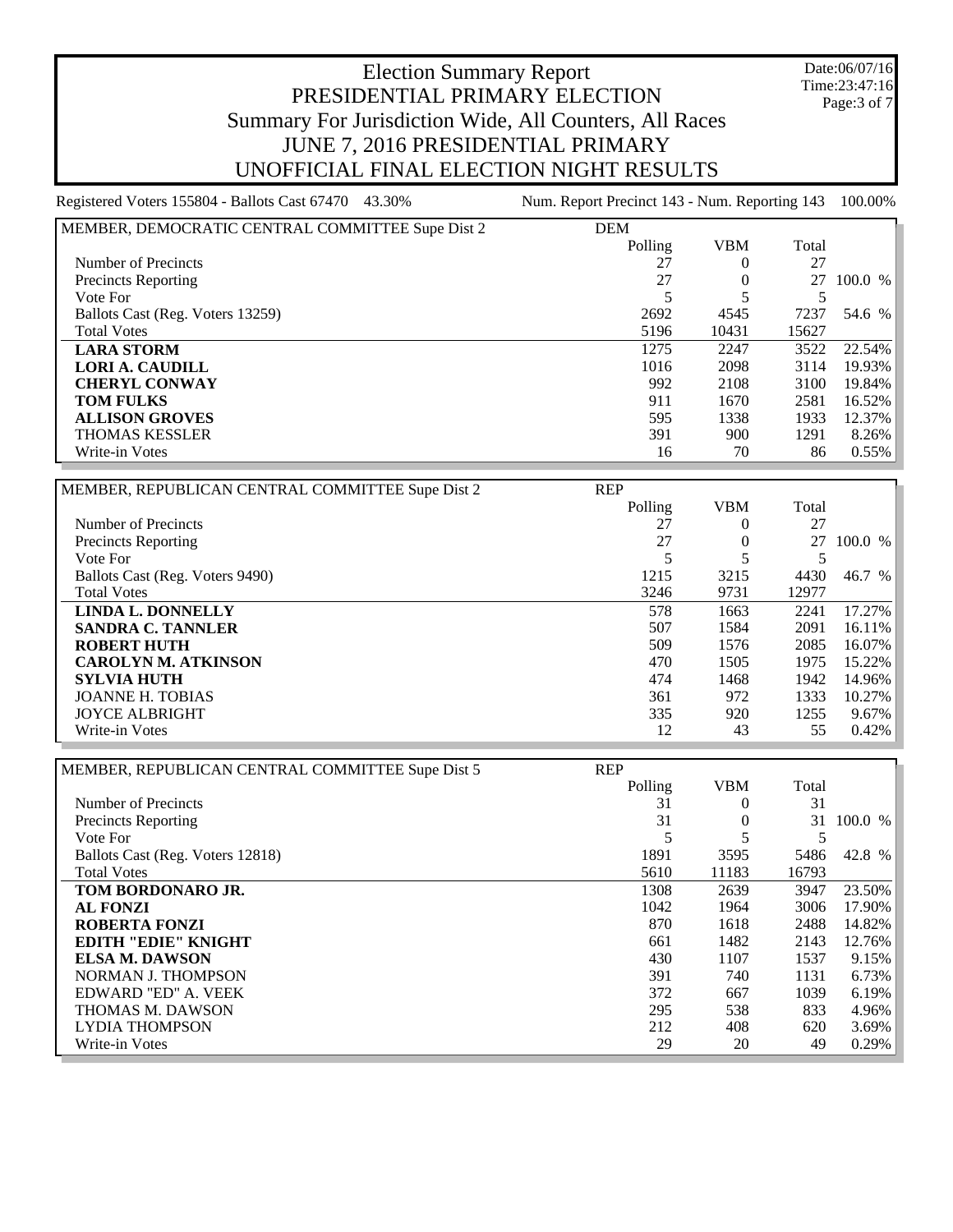Date:06/07/16 Time:23:47:16 Page:4 of 7

| UNITED STATES SENATOR             |              |                  |       |             |
|-----------------------------------|--------------|------------------|-------|-------------|
|                                   | Polling      | <b>VBM</b>       | Total |             |
| Number of Precincts               | 143          | $\boldsymbol{0}$ | 143   |             |
| Precincts Reporting               | 143          | 0                |       | 143 100.0 % |
| Vote For                          | $\mathbf{1}$ | $\mathbf{1}$     | 1     |             |
| Ballots Cast (Reg. Voters 155804) | 21970        | 45500            | 67470 | 43.3 %      |
| <b>Total Votes</b>                | 20360        | 41968            | 62328 |             |
| <b>KAMALA D. HARRIS</b>           | 7302         | 15368            | 22670 | 36.37%      |
| <b>DUF SUNDHEIM</b>               | 2338         | 6314             | 8652  | 13.88%      |
| LORETTA L. SANCHEZ                | 2910         | 4725             | 7635  | 12.25%      |
| THOMAS DEL BECCARO                | 1309         | 2768             | 4077  | 6.54%       |
| PHIL WYMAN                        | 811          | 2772             | 3583  | 5.75%       |
| <b>GEORGE C. YANG</b>             | 840          | 1657             | 2497  | 4.01%       |
| <b>GREG CONLON</b>                | 667          | 1362             | 2029  | 3.26%       |
| <b>STEVE STOKES</b>               | 666          | 891              | 1557  | 2.50%       |
| <b>GAIL K. LIGHTFOOT</b>          | 537          | 840              | 1377  | 2.21%       |
| <b>JERRY J. LAWS</b>              | 385          | 625              | 1010  | 1.62%       |
| PAMELA ELIZONDO                   | 362          | 398              | 760   | 1.22%       |
| <b>KAREN ROSEBERRY</b>            | 193          | 545              | 738   | 1.18%       |
| <b>MASSIE MUNROE</b>              | 264          | 327              | 591   | 0.95%       |
| <b>DON KRAMPE</b>                 | 180          | 381              | 561   | 0.90%       |
| <b>RON UNZ</b>                    | 190          | 351              | 541   | 0.87%       |
| <b>CLIVE GREY</b>                 | 173          | 357              | 530   | 0.85%       |
| <b>JARRELL WILLIAMSON</b>         | 145          | 374              | 519   | 0.83%       |
| <b>TOM PALZER</b>                 | 158          | 309              | 467   | 0.75%       |
| VON HOUGO                         | 126          | 288              | 414   | 0.66%       |
| <b>MARK MATTHEW HERD</b>          | 88           | 138              | 226   | 0.36%       |
| <b>MIKE BEITIKS</b>               | 82           | 142              | 224   | 0.36%       |
| <b>ELEANOR GARCIA</b>             | 76           | 101              | 177   | 0.28%       |
| <b>JOHN THOMPSON PARKER</b>       | 68           | 99               | 167   | 0.27%       |
| <b>JASON HANANIA</b>              | 60           | 100              | 160   | 0.26%       |
| PRESIDENT C. GRAPPO               | 65           | 94               | 159   | 0.26%       |
| PAUL MERRITT                      | 50           | 91               | 141   | 0.23%       |
| <b>JASON KRAUS</b>                | 52           | 87               | 139   | 0.22%       |
| LING LING SHI                     | 55           | 76               | 131   | 0.21%       |
| <b>EMORY RODGERS</b>              | 31           | 85               | 116   | 0.19%       |
| <b>DON J. GRUNDMANN</b>           | 35           | 55               | 90    | 0.14%       |
| HERBERT G. PETERS                 | 33           | 41               | 74    | 0.12%       |
| TIM GILDERSLEEVE                  | 20           | 41               | 61    | 0.10%       |
| <b>SCOTT A. VINEBERG</b>          | 21           | 27               | 48    | 0.08%       |
| <b>GAR MYERS</b>                  | 11           | 20               | 31    | 0.05%       |
| Write-in Votes                    | 57           | 119              | 176   | 0.28%       |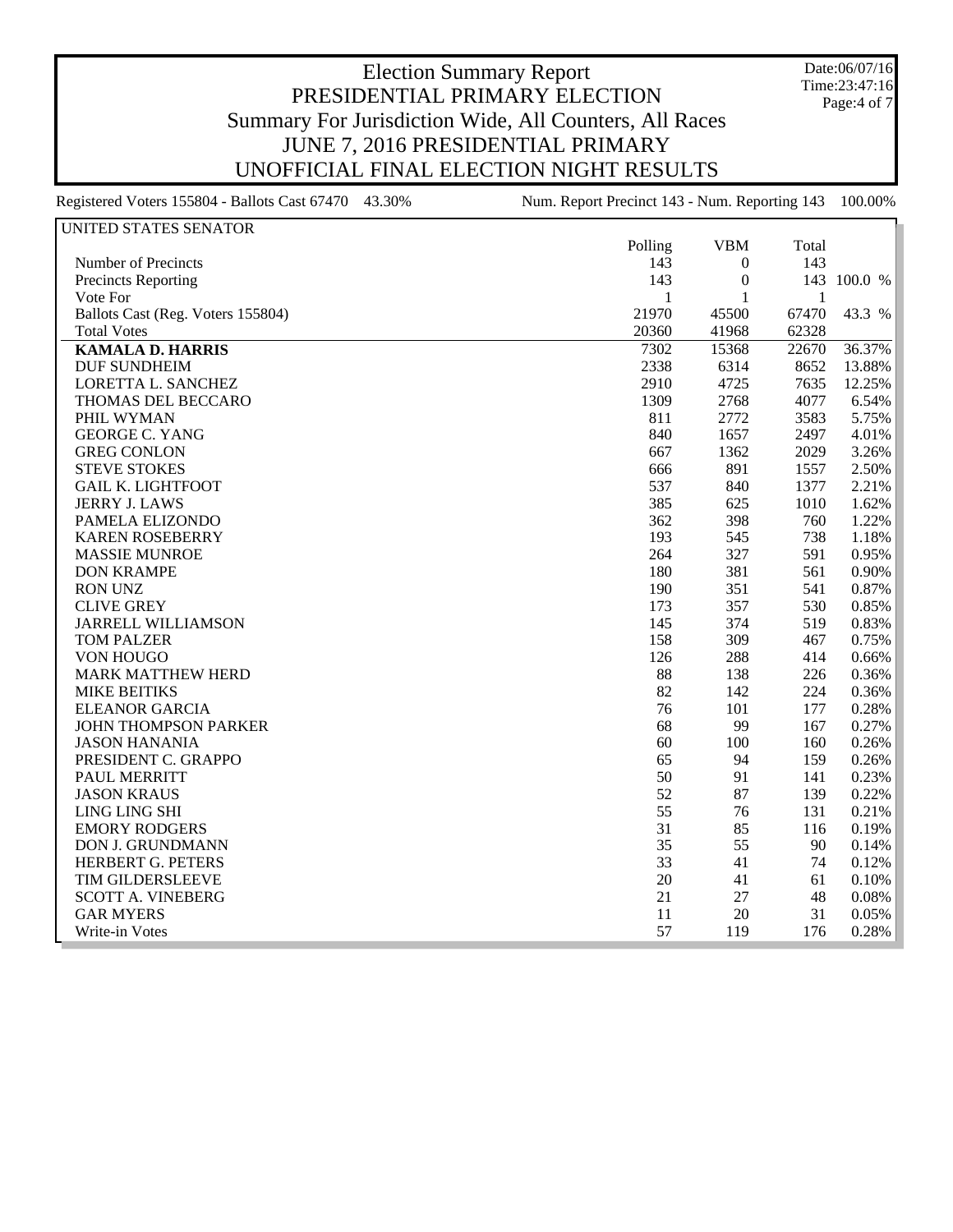Date:06/07/16 Time:23:47:16 Page:5 of 7

| UNITED STATES REPRESENTATIVE 24th District |                  |                  |                  |             |
|--------------------------------------------|------------------|------------------|------------------|-------------|
|                                            | Polling          | <b>VBM</b>       | Total            |             |
| Number of Precincts                        | 143              | $\overline{0}$   | 143              |             |
| <b>Precincts Reporting</b>                 | 143              | $\boldsymbol{0}$ |                  | 143 100.0 % |
| Vote For                                   | 1                | 1                | -1               |             |
|                                            |                  |                  |                  |             |
| Ballots Cast (Reg. Voters 155804)          | 21970            | 45500            | 67470            | 43.3 %      |
| <b>Total Votes</b>                         | 21187            | 44233            | 65420            |             |
| <b>SALUD CARBAJAL</b>                      | 6214             | 12773            | 18987            | 29.02%      |
| KATCHO ACHADJIAN                           | 4734             | 12642            | 17376            | 26.56%      |
| <b>JUSTIN DONALD FAREED</b>                | 3756             | 8324             | 12080            | 18.47%      |
| HELENE SCHNEIDER                           | 2534             | 3924             | 6458             | 9.87%       |
| <b>MATT T. KOKKONEN</b>                    | 1574             | 2984             | 4558             | 6.97%       |
| WM. "BILL" OSTRANDER                       | 1634             | 2552             | 4186             | 6.40%       |
| <b>JOHN UEBERSAX</b>                       | 270              | 442              | 712              | 1.09%       |
| <b>STEVE ISAKSON</b>                       | 251              | 341              | 592              | 0.90%       |
| <b>BENJAMIN LUCAS</b>                      | 197              | 225              | 422              | 0.65%       |
| Write-in Votes                             | 23               | 26               | 49               | 0.07%       |
|                                            |                  |                  |                  |             |
|                                            |                  |                  |                  |             |
| STATE SENATOR 17th District                |                  |                  |                  |             |
|                                            | Polling          | <b>VBM</b>       | Total            |             |
| Number of Precincts                        | 143              | $\boldsymbol{0}$ | 143              |             |
| Precincts Reporting                        | 143              | $\boldsymbol{0}$ |                  | 143 100.0 % |
| Vote For                                   | 1                |                  | $\mathbf{1}$     |             |
| Ballots Cast (Reg. Voters 155804)          | 21970            | 45500            | 67470            | 43.3 %      |
| <b>Total Votes</b>                         | 20488            | 42620            | 63108            |             |
| <b>BILL MONNING</b>                        | 12135            | 23057            | 35192            | 55.76%      |
| <b>PALMER KAIN</b>                         | 8301             | 19474            | 27775            | 44.01%      |
| Write-in Votes                             | 52               | 89               | 141              | 0.22%       |
|                                            |                  |                  |                  |             |
| MEMBER OF THE STATE ASSEMBLY 35th District |                  |                  |                  |             |
|                                            | Polling          | <b>VBM</b>       | Total            |             |
| Number of Precincts                        | 142              | $\boldsymbol{0}$ | 142              |             |
|                                            | 142              |                  |                  | 142 100.0 % |
| Precincts Reporting                        |                  | $\boldsymbol{0}$ |                  |             |
| Vote For                                   | 1                | 1                | 1                |             |
| Ballots Cast (Reg. Voters 155804)          | 21970            | 45500            | 67470            | 43.3 %      |
| <b>Total Votes</b>                         | 20353            | 42307            | 62660            |             |
|                                            |                  |                  |                  |             |
| <b>DAWN ORTIZ-LEGG</b>                     | 10342            | 19225            | 29567            | 47.19%      |
| <b>JORDAN CUNNINGHAM</b>                   | 7235             | 16612            | 23847            | 38.06%      |
| <b>STEVE LEBARD</b>                        | 1946             | 5316             | 7262             | 11.59%      |
| <b>DOMINIC R. RUBINI</b>                   | 794              | 1089             | 1883             | 3.01%       |
| Write-in Votes                             | 36               | 65               | 101              | 0.16%       |
|                                            |                  |                  |                  |             |
|                                            |                  |                  |                  |             |
| MEMBER OF THE STATE ASSEMBLY 37th District |                  |                  |                  |             |
|                                            | Polling          | <b>VBM</b>       | Total            |             |
| Number of Precincts                        |                  | 0                |                  |             |
| Precincts Reporting                        |                  | 0                | 1                | 100.0 %     |
| Vote For                                   |                  |                  |                  |             |
| Ballots Cast (Reg. Voters 0)               | 0                | 0                | $\theta$         |             |
| <b>Total Votes</b>                         | 0                | 0                | $\boldsymbol{0}$ |             |
| <b>EDWARD FULLER</b>                       | $\boldsymbol{0}$ | $\overline{0}$   | $\mathbf{0}$     | N/A         |
| S. MONIQUE LIMON                           | $\boldsymbol{0}$ | 0                | $\boldsymbol{0}$ | N/A         |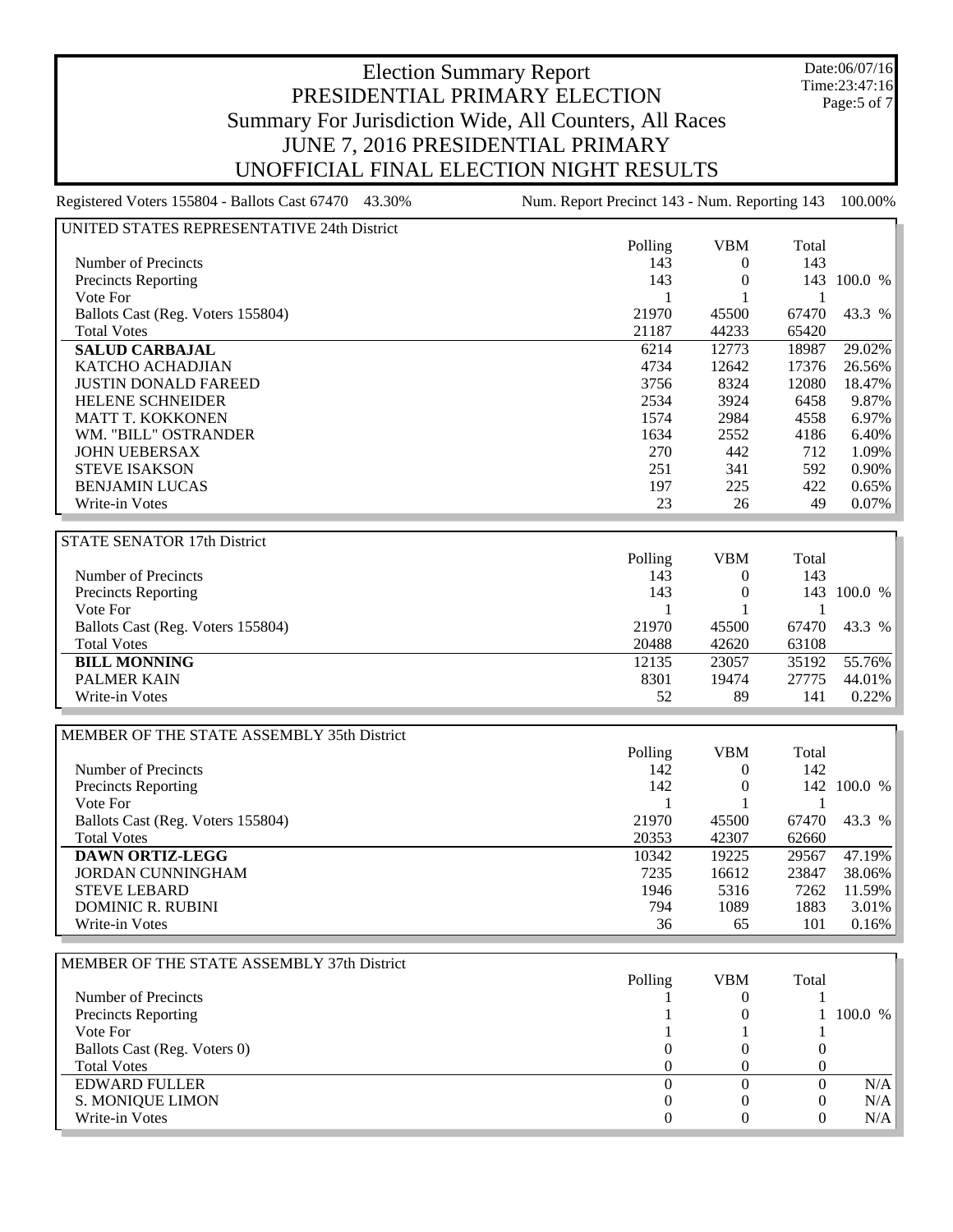Registered Voters 155804 - Ballots Cast 67470 43.30% Num. Report Precinct 143 - Num. Reporting 143 100.00%

Date:06/07/16 Time:23:47:16 Page:6 of 7

| <b>COUNTY SUPERVISOR 1st District</b> |         |            |       |         |
|---------------------------------------|---------|------------|-------|---------|
|                                       | Polling | <b>VBM</b> | Total |         |
| Number of Precincts                   | 25      | $\theta$   | 25    |         |
| <b>Precincts Reporting</b>            | 25      | 0          | 25    | 100.0 % |
| Vote For                              |         |            |       |         |
| Ballots Cast (Reg. Voters 28931)      | 3717    | 8462       | 12179 | 42.1 %  |
| <b>Total Votes</b>                    | 3521    | 8061       | 11582 |         |
| <b>JOHN PESCHONG</b>                  | 1649    | 3634       | 5283  | 45.61%  |
| <b>STEVEN W. MARTIN</b>               | 1230    | 2846       | 4076  | 35.19%  |
| JOHN R. HAMON JR.                     | 539     | 1320       | 1859  | 16.05%  |
| <b>DALE GUSTIN</b>                    | 89      | 242        | 331   | 2.86%   |
| Write-in Votes                        | 14      | 19         | 33    | 0.28%   |
|                                       |         |            |       |         |
| <b>COUNTY SUPERVISOR 3rd District</b> |         |            |       |         |
|                                       | Polling | <b>VBM</b> | Total |         |
| Number of Precincts                   | 31      | $\theta$   | 31    |         |
| <b>Precincts Reporting</b>            | 31      | 0          | 31    | 100.0 % |
| Vote For                              |         |            | 1     |         |
| Ballots Cast (Reg. Voters 32335)      | 4696    | 9421       | 14117 | 43.7 %  |
| <b>Total Votes</b>                    | 4301    | 8841       | 13142 |         |
| <b>ADAM HILL</b>                      | 1815    | 3739       | 5554  | 42.26%  |
| <b>DAN CARPENTER</b>                  | 1379    | 2725       | 4104  | 31.23%  |
| <b>DEBBIE PETERSON</b>                | 1086    | 2366       | 3452  | 26.27%  |
| Write-in Votes                        | 21      | 11         | 32    | 0.24%   |
|                                       |         |            |       |         |
| <b>COUNTY SUPERVISOR 5th District</b> |         |            |       |         |
|                                       | Polling | <b>VBM</b> | Total |         |
| Number of Precincts                   | 31      | 0          | 31    |         |
| Precincts Reporting                   | 31      | 0          | 31    | 100.0 % |
| Vote For                              | 1       |            | 1     |         |
| Ballots Cast (Reg. Voters 30926)      | 4664    | 8029       | 12693 | 41.0 %  |
| <b>Total Votes</b>                    | 4399    | 7688       | 12087 |         |
| <b>DEBBIE ARNOLD</b>                  | 2220    | 4189       | 6409  | 53.02%  |
| <b>ERIC MICHIELSSEN</b>               | 2169    | 3480       | 5649  | 46.74%  |

| PROP 50 - SUSPENSION OF LEGISLATORS (50%+1) |         |       |       |             |
|---------------------------------------------|---------|-------|-------|-------------|
|                                             | Polling | VBM   | Total |             |
| Number of Precincts                         | 143     |       | 143   |             |
| <b>Precincts Reporting</b>                  | 143     |       |       | 143 100.0 % |
| Vote For                                    |         |       |       |             |
| Ballots Cast (Reg. Voters 155804)           | 21970   | 45500 | 67470 | 43.3 %      |
| <b>Total Votes</b>                          | 20125   | 42234 | 62359 |             |
| <b>YES</b>                                  | 13786   | 30141 | 43927 | 70.44%      |
| NO.                                         | 6339    | 12093 | 18432 | 29.56%      |
|                                             |         |       |       |             |

Write-in Votes 29 0.24%